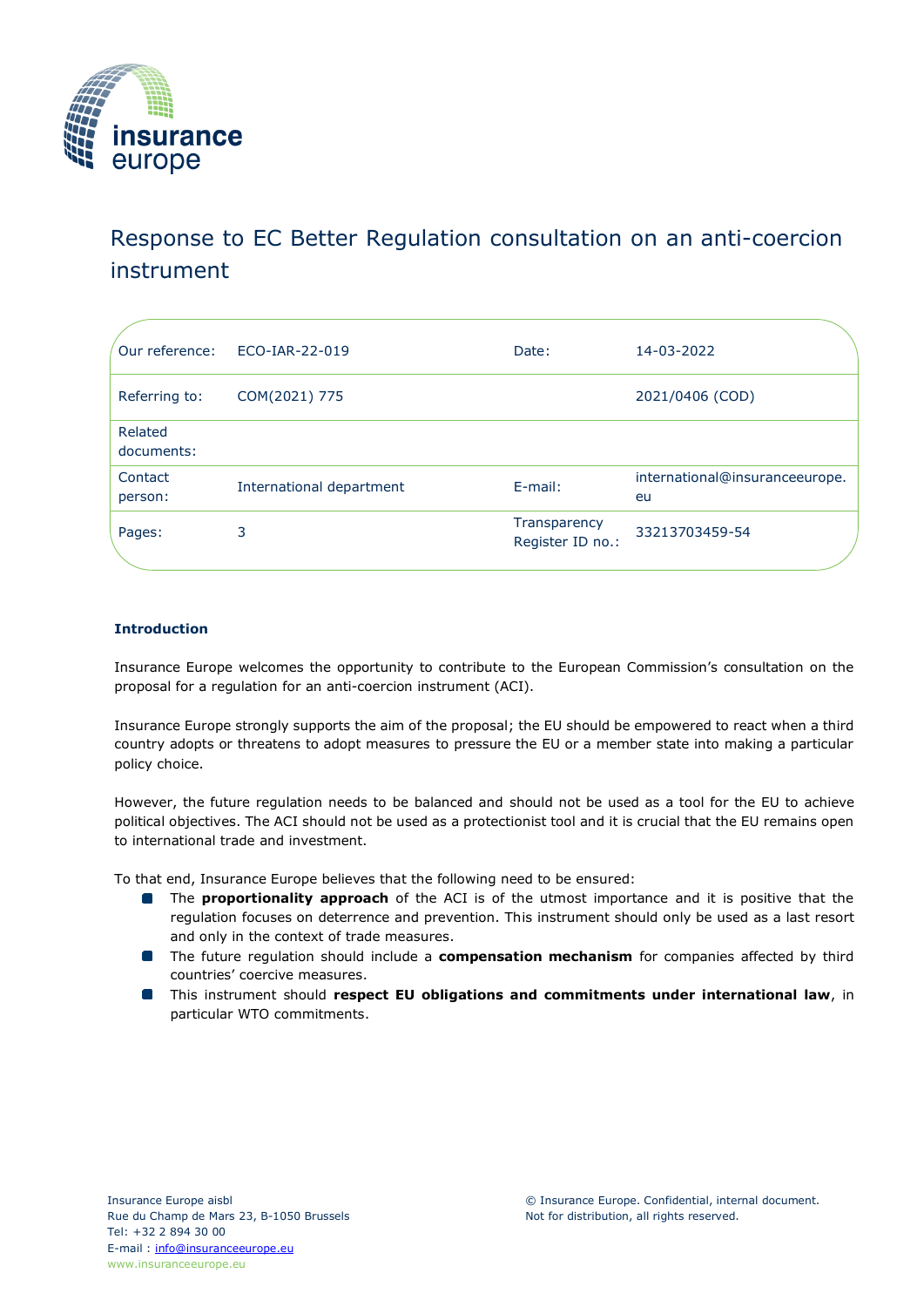

### **Detailed comments**

#### **B** Scope

Insurance Europe welcomes the fact that the proposal foresees that the ACI should be activated exclusively in reaction to economic coercion and includes a wide array of possible third-country measures of economic coercion that could trigger a response from the Union.

However, Insurance Europe believes that extra-territorial sanctions should be included in the scope of the regulation. The impact assessment mentions that the regulation should only cover extra-territorial sanctions, insofar as they simultaneously coerce the home government of the economic operators, but there is no explicit mention of such sanctions in the regulation.

Extra-territorial sanctions are a significant part of the arsenal of economic coercion tools of third countries and should be part of the scope of this regulation, to complement the Blocking Statute Regulation.

Furthermore, Insurance Europe suggests specifying what is understood by "third country" in Article 2 of the proposed regulation. In particular, it should be clearly stated that coercive measures taken by any physical and legal entities representing or owned by the third country should fall within the scope of the regulation. This would include behaviour by state-owned enterprises and administrative services of a state that are sources of coercion.

#### **Use of anti-coercion measures**

It is right to place a strong focus of the instrument on deterrence and prevention. In particular, Insurance Europe welcomes the multi-step procedures established to dissuade third countries from adopting or maintaining measures of economic coercion and considers that anti-coercion measures should only be adopted as a last resort.

However, Insurance Europe believes that the regulation should specify more precisely which coercive measures can entail which reactions. While the current approach to select and design measures (Article 9) allows for flexibility in the response, it also risks undermining the desired deterrent effect due to the vague wording of the regulation.

Insurance Europe welcomes the fact that some sanctions are aimed directly at the services sectors in the coercing country, including the possibility to impose restrictions in the financial services sectors (including insurance). However, caution would be required when deciding to adopt such measures, which would be unprecedented.

Insurance Europe is particularly concerned about the possibility of applying such sanctions to companies established in the EU and owned or controlled by persons of the third country concerned (Article 8(3)). This is particularly worrying, as it could threaten foreign direct investments in the EU.

Furthermore, Insurance Europe is of the opinion that a consultation mechanism should be included in the regulation. Should the adoption of anti-coercion measures be considered, Insurance Europe believes that the European Commission should consult the sectors concerned before taking any definitive action. A mechanism similar to the one included in the Enforcement Regulation could be set up, which requires the Commission to consult with stakeholders to establish the Union's economic interest and to take their input into account. This is particularly important for the services sector.